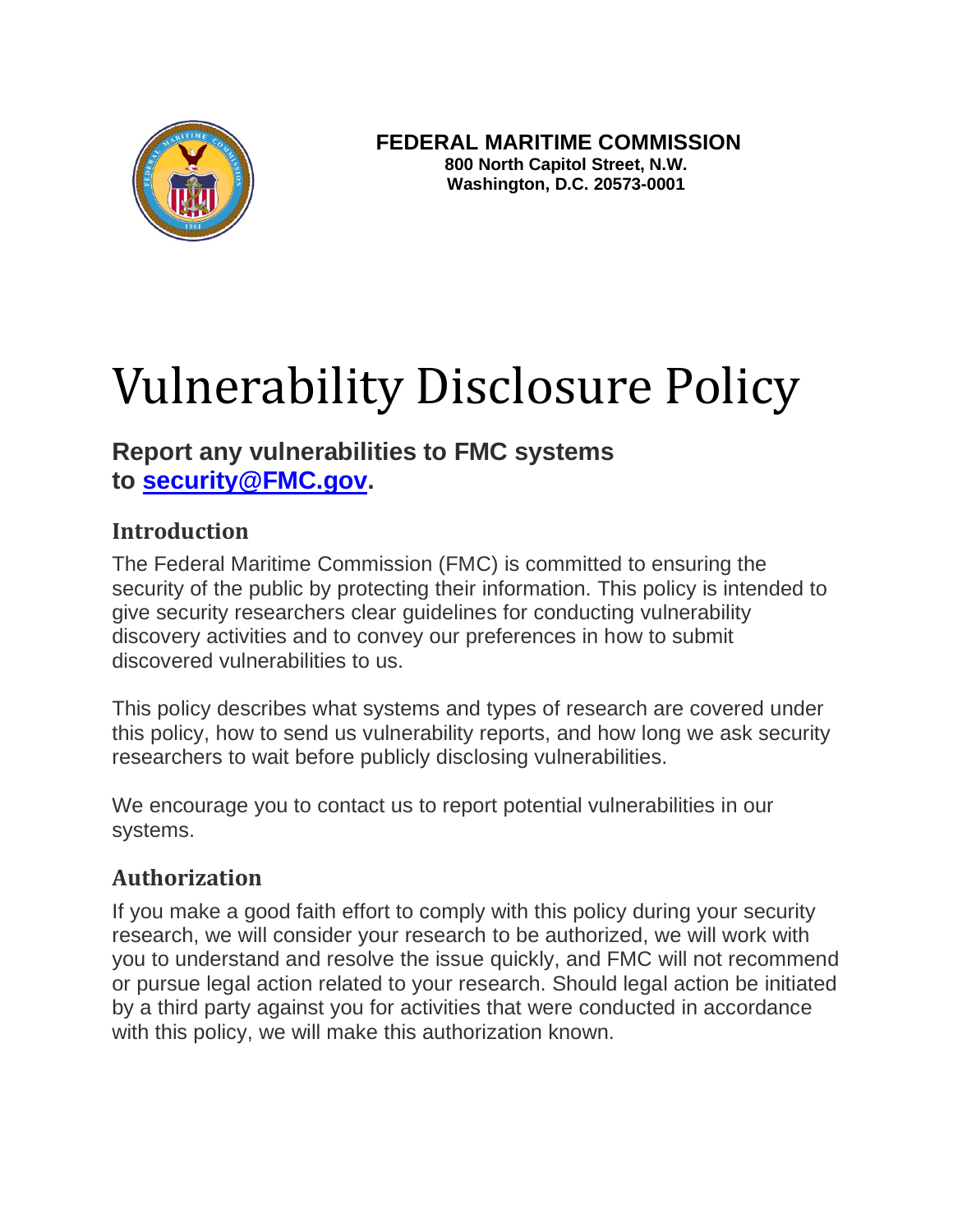# **Guidelines**

Under this policy, "research" means activities in which you test the security of the FMC's systems in order to qualify as authorized research, you must:

- Notify us as soon as possible after you discover a real or potential security issue.
- Make every effort to avoid privacy violations, degradation of user experience, disruption to production systems, and destruction or manipulation of data.
- Only use exploits to the extent necessary to confirm a vulnerability's presence. Do not use an exploit to compromise or exfiltrate data, establish command line access and/or persistence, or use the exploit to pivot to other systems.
- Provide us a reasonable amount of time, (up to 5 business days) to resolve the issue before you disclose it publicly.
- Do not submit a high volume of low-quality reports.

Once you have established that a vulnerability exists or encounter any sensitive data (including personally identifiable information, financial information, or proprietary information or trade secrets of any party), you must stop your test, notify us immediately, and not disclose this data to anyone else.

# **Test methods**

The following test methods are not authorized:

- Network denial of service (DoS or DDoS) tests or other tests that impair access to or damage a system or data
- Physical testing (e.g. office access, open doors, tailgating), social engineering (e.g. phishing, vishing), or any other non-technical vulnerability testing
- Full red-team penetration testing that involves unauthorized access to our servers

### **Scope**

This policy applies to the following systems and services:

• \*.fmc.gov

Any service not expressly listed above, such as any connected services, are excluded from scope and are not authorized for testing. Additionally,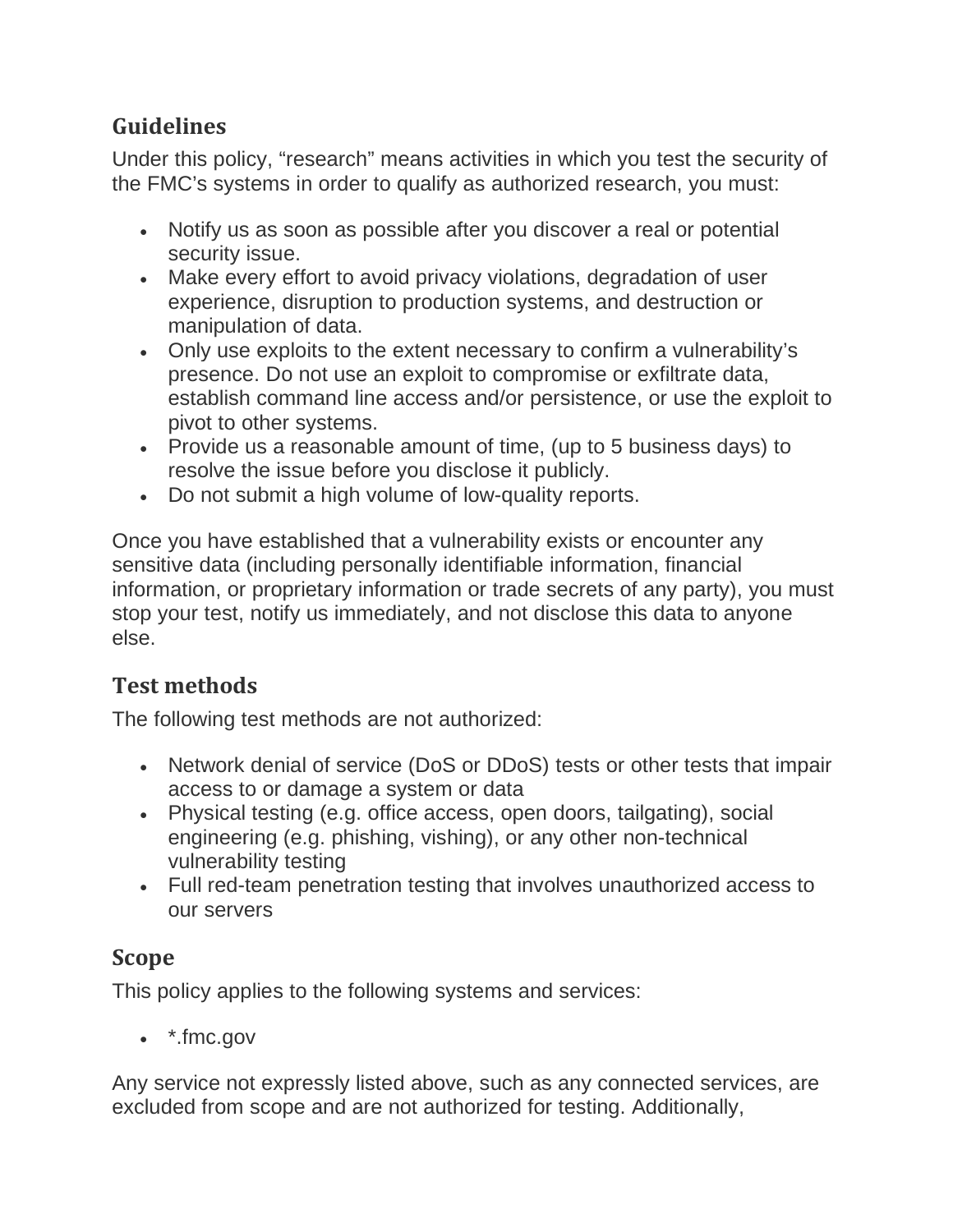vulnerabilities found in systems from our vendors fall outside of this policy's scope and should be reported directly to the vendor according to their Disclosure Policy (if any). If you aren't sure whether a system is in scope or not, contact us at [security@fmc.gov](mailto:security@fmc.gov) before starting your research (or at the security contact for the system's domain name listed in the [.gov WHOIS\)](https://domains.dotgov.gov/dotgov-web/registration/whois.xhtml).

Though we develop and maintain other internet-accessible systems or services, we ask that active research and testing only be conducted on the systems and services covered by the scope of this document. If there is a particular system not in scope that you think merits testing, please contact us to discuss it first. We will increase the scope of this policy over time.

## **Reporting a vulnerability**

*Information submitted under this policy will be used for defensive purposes only – to mitigate or remediate vulnerabilities. If your findings include newly discovered vulnerabilities that affect all users of a product or service and not solely FMC, we may share your report with the Cybersecurity and Infrastructure Security Agency, where it will be handled under their [coordinated vulnerability disclosure process.](https://www.cisa.gov/coordinated-vulnerability-disclosure-process) We will not share your name or contact information without express permission.*

We accept vulnerability reports via [security@fmc.gov.](mailto:security@fmc.gov) Reports may be submitted anonymously. If you share contact information, we will acknowledge receipt of your report within 3 business days.

#### **What we would like to see from you**

In order to help us triage and prioritize submissions, we recommend that your reports:

- Describe the location the vulnerability was discovered and the potential impact of exploitation.
- Offer a detailed description of the steps needed to reproduce the vulnerability (proof of concept scripts or screenshots are helpful).
- Be in English, if possible.

#### **What you can expect from us**

When you choose to share your contact information with us, we commit to coordinating with you as openly and as quickly as possible.